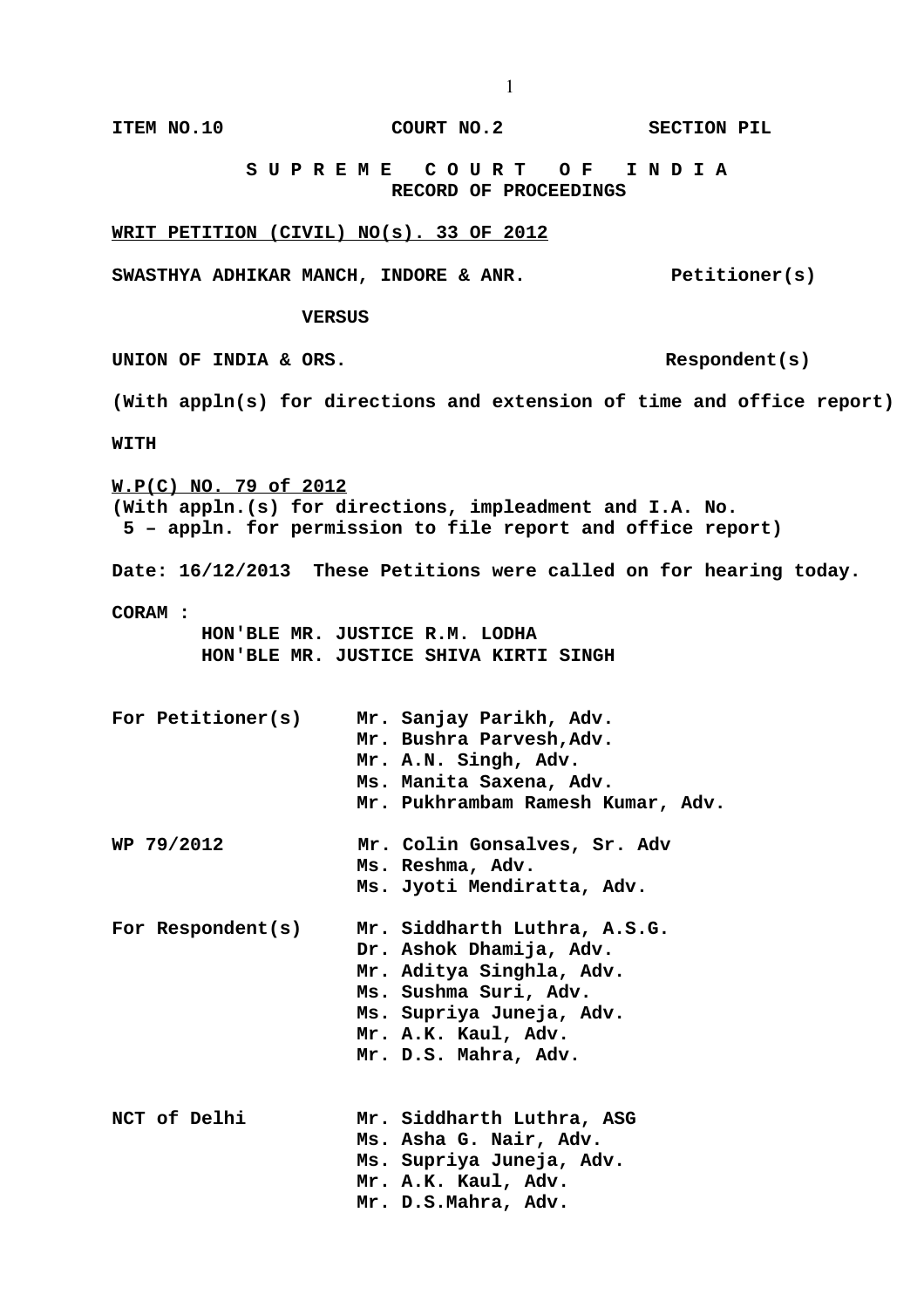| <b>NHRC</b>       | Ms. Shobha, Adv.<br>Ms. Jyoti Rana, Adv.                                                                       |
|-------------------|----------------------------------------------------------------------------------------------------------------|
| <b>MCI</b>        | Mr. Gaurav Sharma, Adv.                                                                                        |
| <b>ISCR</b>       | Mr. Manisha Singh, Adv.<br>Mr. Riku Sarma, Adv.<br>Mr. Navnit Kumar, Adv.<br>Ms. Aruna Gupta, Adv.             |
| MP                | Mr. C.D. Singh, Adv.<br>Mr. Sunny Choudhary, Adv.<br>Mr. Abhimanyu Singh, Adv.                                 |
| Gujarat           | Ms. Hemantika Wahi, Adv.                                                                                       |
| Uttrakhand        | Ms. Rachana Srivastava, Adv.<br>Mr. Utkarsh Sharma, Adv.<br>Ms. Pratiksha Chaturvedi, Adv.                     |
| Jharkhand         | Mr. Anil Kr. Jha, Adv.<br>Ms. Priyanka Tyagi, Adv.                                                             |
| Arunachal Pradesh | Mr. Anil Shrivastav, Adv.<br>Mr. Ritu Raj Biswas, Adv.                                                         |
| Assam             | Ms. Vartika Sahay, Adv. for<br>M/s. Corporate Law Group                                                        |
| Goa               | Mr. Pratap Venogopal, Adv.<br>Ms. Meenakshi Chauhan, Adv.<br>Mr. Gaurav Nair, Adv. for<br>M/s. K.J. John & Co. |
| Himachal Pradesh  | Mr. Varinder K. Sharma, Adv.<br>Mr. Suryanarayan Singh, Adv.<br>Ms. Pragati Neekhra, Adv.                      |
| Andhra Pradesh    | Ms. C.K. Sucharita, Adv.                                                                                       |
| UT-Chandigarh     | Mr. Gopal Singh, Adv.<br>Ms. Vimla Sinha, Adv.                                                                 |
|                   | Mr. Apoorv Kurp, Adv.<br>Mr. A.P. Mayee, Adv.<br>Mr. Charudatta Mahindrakar, Adv.                              |
| Manipur           | Mr. Sapam Biswajit Meitei, Adv.                                                                                |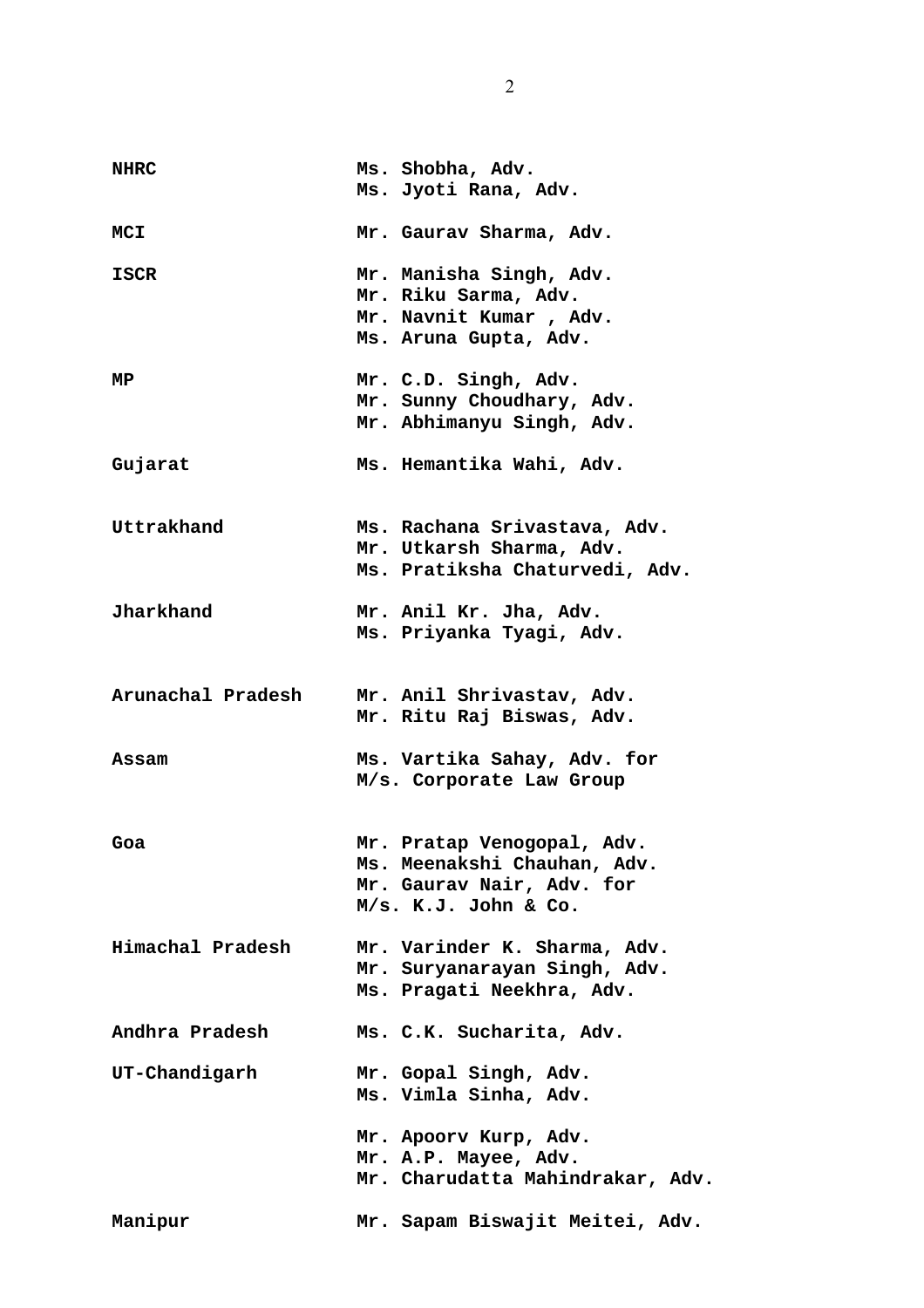|                | Mr. Khwairakpam Nobin Singh, Adv.                                                                              |
|----------------|----------------------------------------------------------------------------------------------------------------|
| Punjab         | Mr. Kuldip Singh, Adv.                                                                                         |
| Mizoram        | Mr. P.V. Yogeswaran, Adv.                                                                                      |
| Tripura        | Mr. Gopal Singh, Adv.<br>Ms. Shubhra Rai, Adv.                                                                 |
| Chhattisgarh   | Mr. A.P. Mayee, Adv.<br>Mr. Sanjeev Kr. Choudhary, Adv.<br>Mr. Charudatta Mahindrakar, Adv.                    |
| Puducherry     | Mr. D.K. Sinha, Adv.<br>Mr. V.G. Pragasam, Adv.<br>Mr. S.J. Aristotle, Adv.<br>Mr. Prabu Ramasubramanian, Adv. |
| Meghalya       | Mr. Ranjan Mukherjee, Adv.<br>Mr. S.C. Ghosh, Adv.<br>Mr. S. Bhowmick, Adv.<br>Mr. R.P. Yadav, Adv.            |
| <b>J&amp;K</b> | Mr. Ashok Mathur, Adv.                                                                                         |
| Haryana        | Mr. Manjit Singh, A.A.G.<br>Ms. Vivekta Singh, Adv.<br>Mr. Tarjit Singh, Adv.<br>Mr. Anil Antil, Adv.          |
|                | Ms. Anitha Shenoy, Adv.                                                                                        |
| Bihar          | Mr. Abhinav Mukerji, Adv.<br>Ms. Bihu sharma, Adv.<br>Ms. Tanya Shree, Adv.                                    |
| Uttar Pradesh  | Ms. Pallavi Pratap, Adv.<br>Mr. Abhisth Kumar, Adv.                                                            |
|                | Mr. Jagjit Singh Chhabra, Adv.                                                                                 |
| Rajasthan      | Dr. Manish Singhvi, A.A.G.<br>Mr. Amit Lubhaya, Adv.<br>Ms. Pragati Neekhra, Adv.                              |
| Tamil Nadu     | Mr. R. Rakesh Sharma, Adv.                                                                                     |
| Kerala         | Mr. M.T. George, Adv.                                                                                          |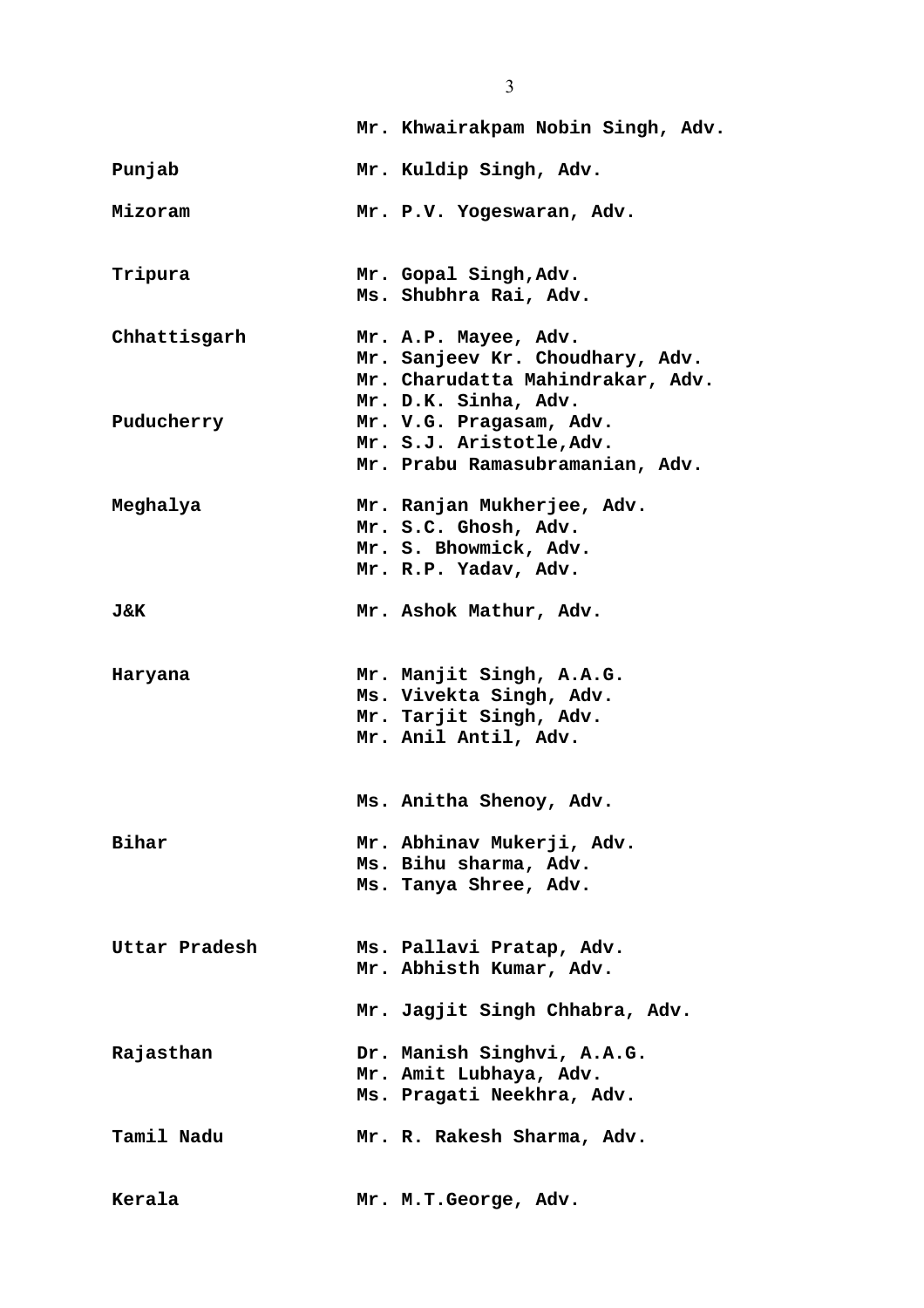**Nagaland Ms. K. Enatoli Sema, Adv. Mr. Amit Kumar Singh, Adv. Sikkim Mr. A. Mariarputham, Adv. Gen. Mrs. Aruna Mathur, Adv. Mr. Yusuf Khan, Adv. for M/s Arputham, Aruna & Co. West Bengal Mr. Anip Sachthey, Adv. Mr. Soumya Chakraworthy, Adv. Andaman & Nicobar Mr. Balasubramaniam, Adv. Administration Mr. K.V. Jagdishvaran, Adv. Ms. G. Indira, Adv. Ms. Shalini Chandra, Adv. Ms. Swati Chandra, Adv. Mr. Sudanshu Saran, Adv. Ms. Ayusha Kumar, Adv. Ms. Madhu Sikri, Adv. IA 8 Mr. Jayant K. Mehta, Adv. Mr. Anuj Kapor, Adv. Mr. Devraj Ashok Dodamani, Adv. IA 9 Ms. Pratibha Jain, Adv. Ms. Aparna Bhatt, Adv. Ms. Karuna Nundy, Adv. Mr. Balaji Srinivasan, Adv. UPON hearing counsel the Court made the following O R D E R Pursuant to the order dated 21.10.2013, additional affidavit has been filed by the Ministry of**

**Health & Family Welfare.**

**Mr Siddharth Luthra, learned Additional Solicitor General submits that further additional affidavit needs to be filed by the Government of India**